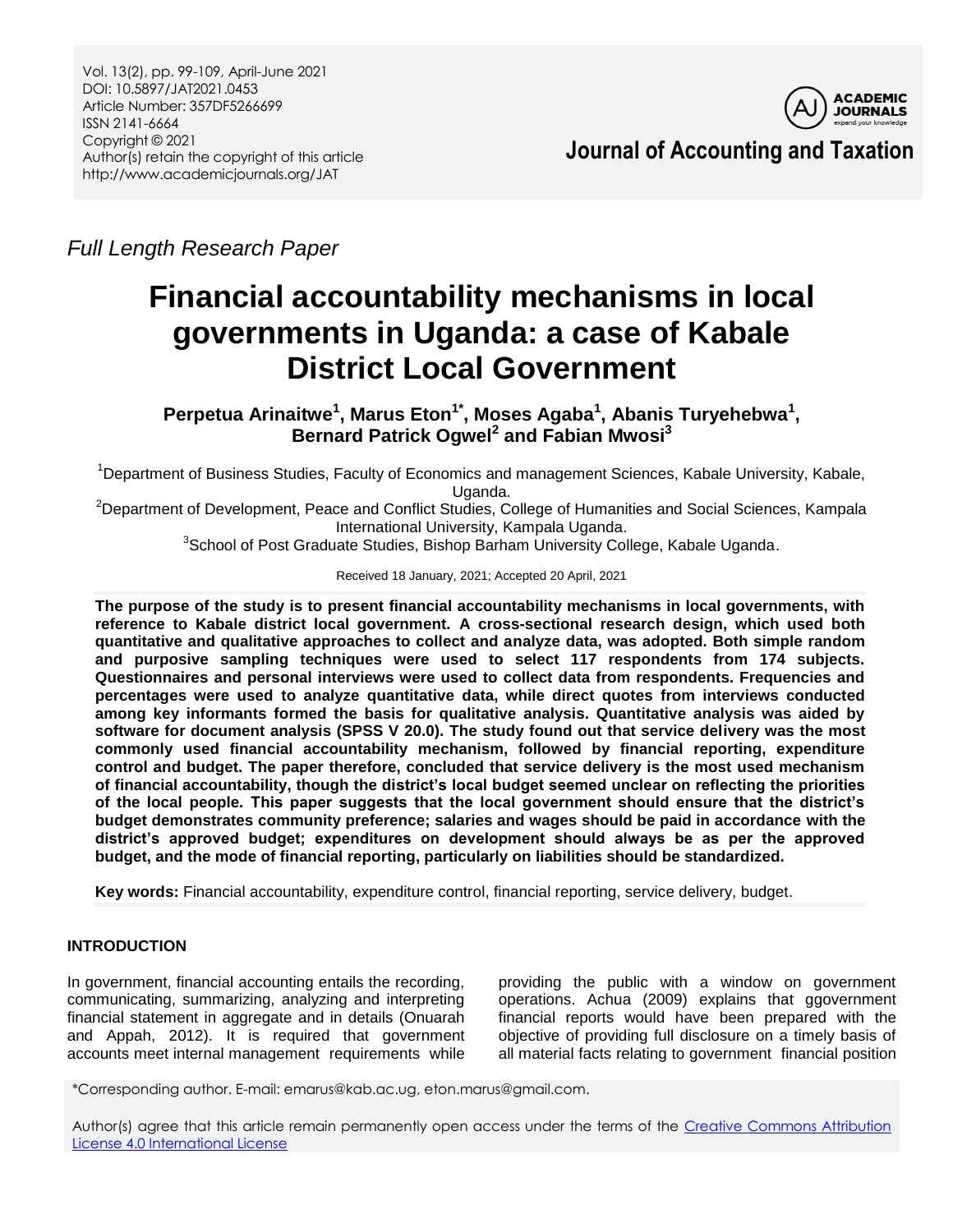and operations. However, many public sector organizations seem to undermine this practice. For instance, Kiyemba (2018) shows incidences of infective budgetary controls that are fueled by fraud and corruption, and personal interests over community preferences in Wakiso district. Overseas Development Institute (2018) shows how Ministry of Finance introduced a Budget Transparency Initiative to promote accountability and service delivery in Uganda. However, sustainability of the initiative failed due to weak coordination of activities and failure to understand expected roles and expectations between central and local governments. Government of Uganda has over the years introduced a number of reforms aimed at enhancing transparency, accountability of public resources and improved service delivery. The government adopted the practice of open and transparent budget consultative process, which was further enacted by Public Finance Management Act 2015. Workshops have been organized to consult all stakeholders (development partners, local governments, central government ministries and departments) at National and local government levels to guide in the process of priority setting and resource allocation (MOFPED, 2017). One of the key milestones in reforming public finance management in Uganda has been the decentralization of the payroll management. However, the limited internet infrastructure and technical capacity to operate the IFMS are still a challenge (Munyambonera and Lwanga, 2015). Kabale district local government formulates her Budget Frame Work Paper by involving all stakeholders and continues to emphasize decentralized and participatory development planning and budgeting process as stipulated in the Local Government Act CAP 243 under section 36 (3). The Local Government Budget Framework Paper outlines district interventions for social and economic development in the fiscal year. Kabale district local government suffers from inadequate local revenue collections due to political influence and poor administration and fluctuating indicative planning figures from central government (Kabale District Local Government, 2015), which have inched on the district's financial accountability. While the (Auditor General, 2017) does not indicate incidences of poor financial accountability, cases of inadequate controls surrounding management of domestic arrears and understaffing at the district remain critical and unattended to. Despite the many years of decentralization policy in Uganda, and numerous efforts to reform the local government system (Auditor General, 2017; Eton et al., 2018:106), financial accountability at local government remains a challenge in Uganda. It's upon these bases therefore the researchers conducted this study.

# **LITERATURE REVIEW**

From the theoretical perspective, financial accountability

was discussed in view of the Principal-agent theory. The principal, who are the citizens grant some authority to the agents (politicians and civil servants) to act on their behalf (Shah, 2007; Agwor and Akani, 2017; Gailmardy, 2012). The principal-agent theory relates the customer (principal), who pays for services or goods, and the agent. More than often, however, the agent least does what the principal expects (Hlavaeek and Hlavaeek, 2006), yet the principal is limited in his ability to monitor and judge the contractor's input and output (Keil, 2005), which leads to mistrust and can only be avoided under high monitoring costs. In ideal situations, the public empowers government officials to promote public welfare using public resources. However, more often than none, government officials serve their own interests, which jeopardize service to the public. According to (Berner and Smith, 2004) accountability is interpreted as the ability of the principals (public) to question the conduct and behavior of the agents, and to impose sanctions where such conduct or behavior falls short of the requirement. This would be demonstrated in the ballot box on the side of the politicians, but how about the civil servants? In growing democracies, the agents override the principals, thus denying them full participation in their demand for accountability of the actions of the agents (Cabannes, 2005) to the point of denying them full participation through information exchange. Principals only disseminate information to advance their own selfinterests and to maximize their own utilities (United Nations, 1999). According to Birskyte (2013), the public attempts to demand accountability from politicians and civil servants however, a wider range of principals lack the capacity to hold agents accountable. This research argues that while the public can be involved in demanding accountability from politicians and civil servants, the public is also driven by personal interests, political patronage, resource shortage and foreign backings. In turn, the agents do not consider the targets of the constituent principals. In other words, the principalagent-theory cannot apply in dynamic situations where power is not directly delegated. As people continue to look to politicians for cash in exchange for their votes, this implies a decrease in their legality to demand accountability (United Nations, 2005). Since resources are in the hands of an elected government, people must be corrupted by accepting bribes for their votes, which constrains effectiveness and delivery of public goods.

# **FINANCIAL ACCOUNTABILITY**

Accountability is generally defined as accepting and meeting one's personal responsibilities, being and feeling obligated to another individual as well as oneself, and having to justify one's actions to others (Wilson et al., 2010). Accountability has frequently been presented as rational practice to ensure responsibility by individuals and institutions, which should be implemented in all civil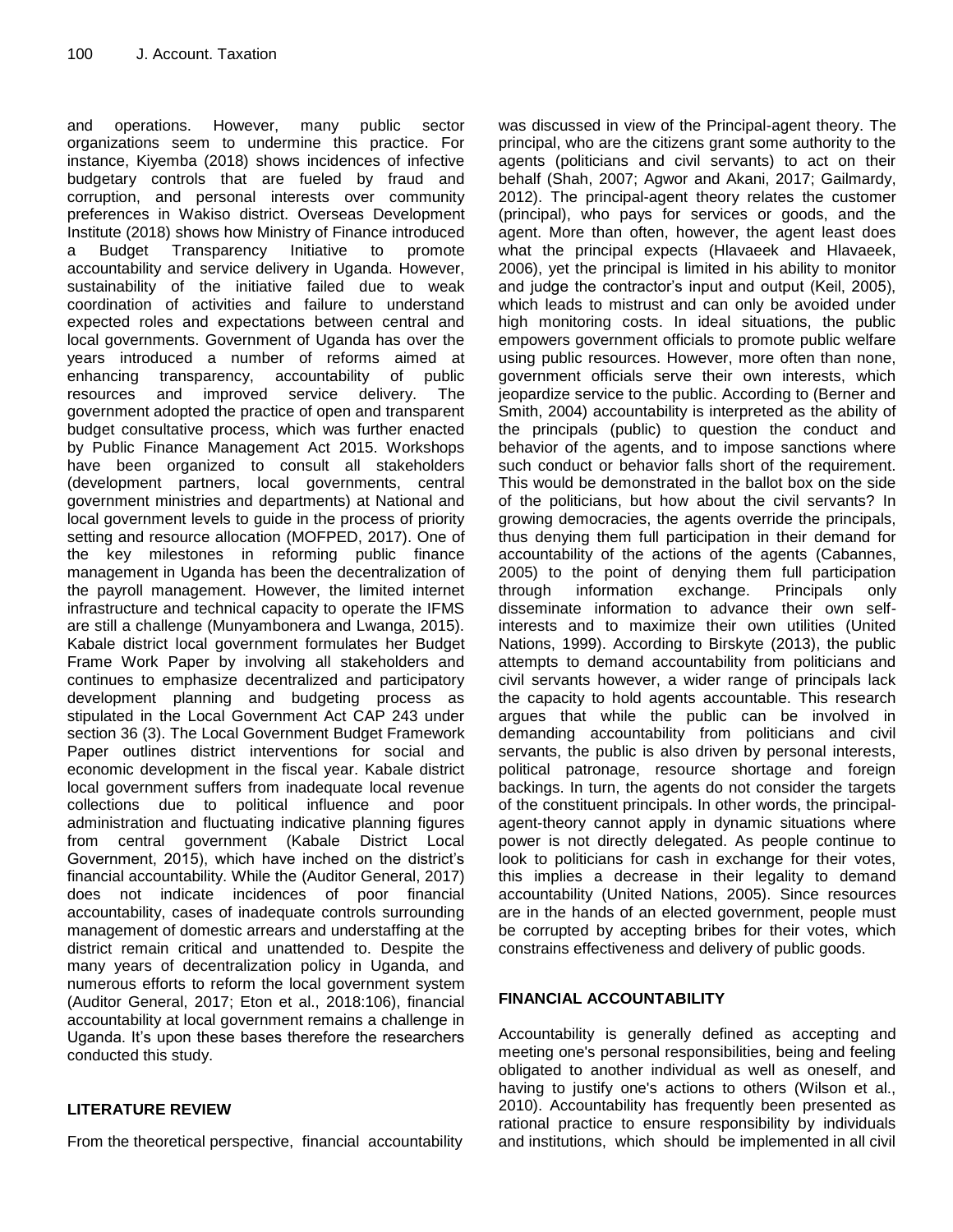societies, economic institutions and organizations (Agwor and Akani, 2017). He noted that the traditional tools of accountability are often considered by non-profit organizations as unnecessary formal tasks and excessive bureaucracy, which can have important consequences both organizationally and managerially. According to (Onuarah and Appah, 2012), accountability focuses on the extent to which feedback recipients perceive they are responsible for, utilizing feedback information for development. A sound system of public expenditure management needs to take into account the wider values and requirements of society. Accountability, transparency, predictability and participation are important instruments for sound budget management, but also have an intrinsic value, and are generally seen as the four pillars of good governance. If budget managers do not comply with parliament's authorizations, or if public funds are used for private purposes, it is doubtful whether either aggregate fiscal discipline or efficient resource allocation, or both, will be achieved. Financial accountability is about assuring its stakeholders regarding the use of public resources (stewardship) as well as to underpin decisionmaking about how to allocate scarce resources like time, personnel, space, equipment and money (Doussy and Doussy, 2014). The allocation of resources may affect the entire operation and success of an organization, which often hinges on the quality of its financial management. Thus public entities have to provide information about financial activities to its stakeholders in order to discharge financial accountability. Financial accountability is a very important component of the public sector financial management process.

#### **Financial accountability mechanisms**

#### *Expenditure controls*

There is a tendency for spending on wages and salaries, goods and services and other items of recurrent expenditure to be higher than the approved budget, and for spending on the development budget to be lower than the approved amounts. The under spending in development expenditure is mainly due to capacity limitations, weak project implementation and possibly a lack of reporting on execution of donor-funded projects (Cabannes, 2005). Overspending in the recurrent budget can be attributed to weaknesses in expenditure controls, including inadequate commitment controls. The lack of data integrity is a big issue, both for aggregate and individual budget items, thus reducing the overall quality of financial reports. Credibility in public expenditure is assessed by comparing aggregate expenditure out-turn to original approved budget, compositions of expenditure out-turn to original budget and aggregate revenue outturn to original approved budget (PNG Government, 2015). However, Hladchenko (2016) advises that when the resource envelope allows, the government should

shift its policy focus towards improving the quality of public expenditure. Such restraints normally arise from the weak budget forecast.

Annual financial reports, which are a reflection of final budget outcome, may indicate an overall level of budget execution which was in line with the initial approved budget. For example, a very small difference between original and executed budget can be explained by the supplementary budget that was adopted in-year and helped reallocate expenditure among sections (Dunleavy et al., 2006). This helps to increase the overall level of budget execution. Without this supplementary budget, most public entities operate under-execution of the budgets. Similarly, Pelizzo and Stapenhurst (2013) noted that it is possible for the recurrent budget to appear overspent while the development budget is regularly under-executed. These two items broadly compensate at the overall level. At the end of the year, departments tend to transfer lapsing funds into trust accounts, which results into a recorded increased level of budget execution even though these transfers represent no more than an accounting transaction between different government accounts (Lytvynchuk, 2014). Effective expenditure control is attained when the extent to which the composition of expenditures differs from the original approved budget is compared, and that public entities can predict the extent to which the budget is predictable, reliable and reflects the implementation of stated public policy (Pelizzo and Stapenhurst, 2013; Pillay, 2013). This suggests that documents containing a large amount of detailed information with vast accompanying narrative should be provided. In a related view, Miller (2012) adds that any discrepancies in the data for total revenues and expenditures should be presented in the documents. A lack or shortage of information on important fiscal indicators such as the debt stock, financial assets, fiscal risks and tax expenditures, in addition to a medium-term budget framework impinges on the level of financial accountability. Moreover, presenting the development budget for each agency in the same section as the current budget, and modifying the definitions of the development budget would reflect genuine capital expenditure (Shah, 2007).

#### *Financial reporting*

Financial reporting plays a major role in fulfilling government"s duty to be publicly accountable in a democratic society. Financial reporting is used in assessing accountability by comparing actual financial results with the legally adopted budget, assessing financial condition and result of operations, assisting in determining compliance with financial laws and assisting in evaluating efficiency and effectiveness (Wang, 2013). The accounting profession through oversight bodies, developed certain international rules and guidelines on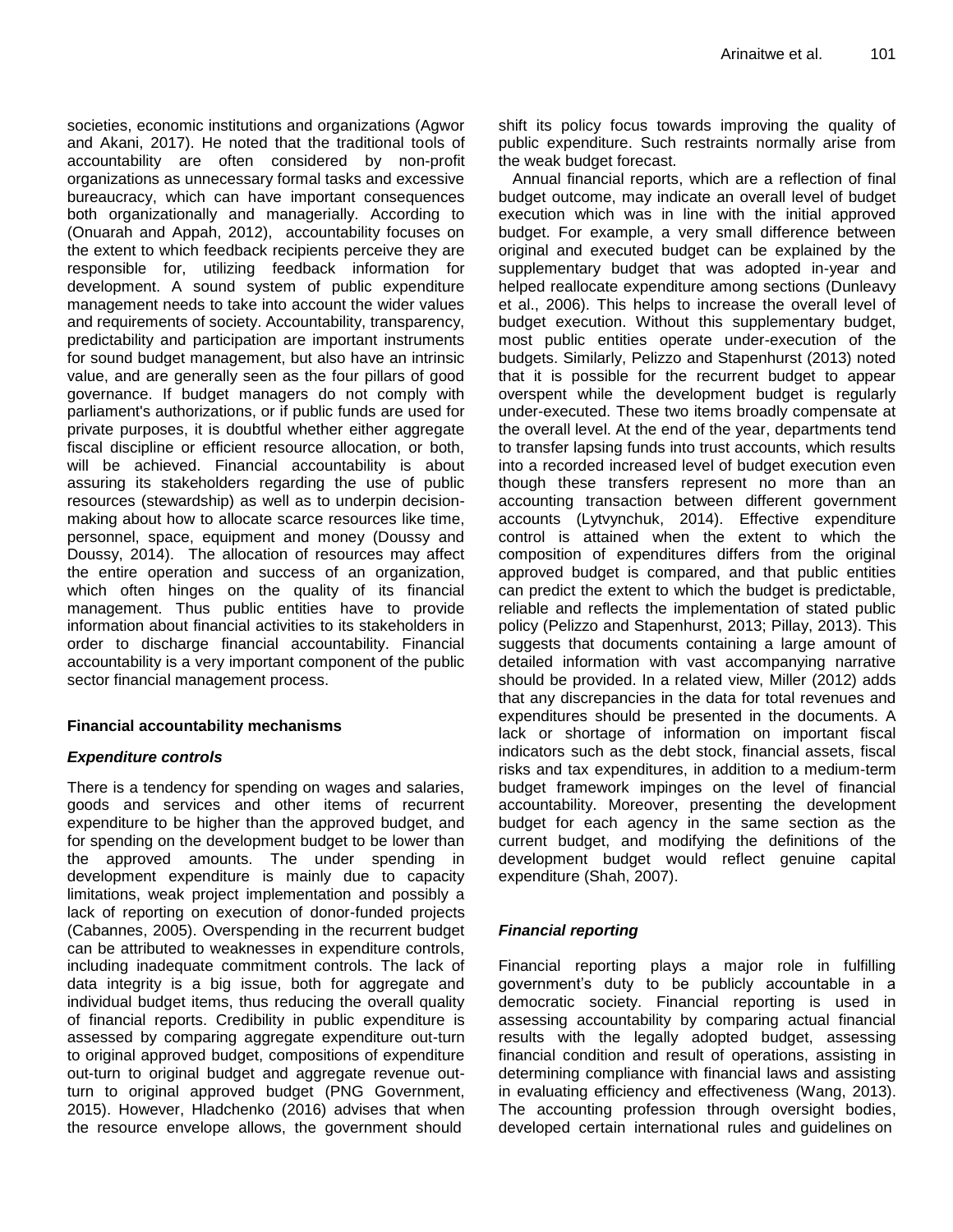how financial information is treated and communicated so that measurement and presentation are less subjective (Kumar et al., 2012). These guidelines and rules for preparing financial statements are commonly known as Generally Accepted Accounting Principles (GAAP), The International Accounting Standards Board (IASB), the International Accounting Standards (IASs) and International Financial Reporting Standards (IFRSs). These standards start with a conceptual framework which anchors financial reports to a set of principles such as materiality (the degree to which the transaction is big enough to matter) and verifiability (the degree to which different people agree on how to measure the transaction) (Beyer and Guttman, 2012). The standards establish which resources and obligations should be recorded as assets and liabilities, which changes in assets and liabilities should be recorded, when these changes should be recorded, how the recorded assets and liabilities and changes in them should be measured, what information should be disclosed and which financial statements should be prepared (Li, 2005). That is, the standards prescribe recording and reporting practices that are deemed to be acceptable when reporting on the financial affairs of an entity.

Today, all public institutions in Uganda are adhering to IFRSs to ensure the same understanding of the information by both the preparers and users of that information. The enforcement of accounting standards improves the quality of financial reporting (Auditor General, 2017). Unfortunately, literature recognizes that measuring the quality of financial reports like the financial statements is problematic especially because different users may perceive the usefulness of information very different from each other (Indriasari, 2008; Rabrenovic, 2009; Hladchenko, 2016). This is associated with the fact that most of the stakeholders will not have the ability or need to analyze the financial statements in detail or test the compliance with accounting standards. Therefore, concentrating on characteristics like understandability, comparability, verifiability and timeliness (Kedia and Philippon, 2003), which enhance faithfulness and representation to citizens, politicians, donors, government and NGOs; is far better. Stakeholders like CSOs and community members could be probably only interested in whether the statements are trust worthy, that no corruption took place, the budget were complied with and that the organization in question is in a position to provide value for money (Graham et al., 2006). Therefore, financial statements must be transparent and easy to understand to enable making informed decision.

While the definition of financial accounting system points to set of procedures from data recording to financial reporting in order to answer budget implementation, financial accounting system can be measured by five dimensions: the accounting of cash, the accounting procedures, cash outlays, the accounting procedures assets, the accounting procedures in cash, and the

presentation of financial reports. In government however, financial accountability statements are about accounting standards, which are structured to report on the financial position reporting entity (Elliot and Elliot, 2012). This suggests that emphasis of reporting is laid on accountability dimension, presentation dimension and disclosure. As the organization processes and reviews its accounting material, a systematic approach to the identification, analysis, evaluation, endorsement and periodic review of decisions taken involving such material is provided, which spans a number of accounting areas. However, at the end of the day, the final financial statements will include amounts based on judgments, estimates and assumptions by management (South African Institute of Chartered Accountants (SAICA), 2012).

A consolidated local government financial statement is prepared annually that includes full information on revenues, expenditure and financial assets including revenue arrears. These annual statements however, do not provide a full reporting on liabilities. They do not provide any information on expenditure arrears or accounts payable (Kabale District Local Government, 2015). Under the cash accounting system the source document for accounting entries is the payment voucher coupled with the electronically generated cheque or other payment instruction. Entries are dated using the date on the payment instrument. It is important to note that auditing is a crucial component of most modernist conceptions of accountability since it legitimates the information on which formal, financial accountability rests (Shulman et al., 2013).The fundamental role of an auditor is to provide independent assurance to external users that a financial report of an entity is accurate and reliable.

# **Service delivery**

A service is an activity or a series of activities of more or less intangible nature that normally, but not necessarily, takes place in interactions between the customer and service employees and/or systems of service providers, which are provided as solutions to customer problems (Bajo et al., 2017). Service delivery can be taken to be an outcome of performance depending on the context in which it is used (Yeo and Neal, 2004). According to (Birskyte, 2013), service can be expressed in terms of capacity to deliver desired services and from which customers get satisfaction. A service delivery gap is that gap between the established delivery standards and the actual service delivered (Goncalves, 2013). It is an inconsistency between service design/quality specifications and the actual service quality by the service delivery system. Effective engagement between citizens, service providers and elected representatives is essential to democratic service delivery.

Service delivery refers to programs or services that are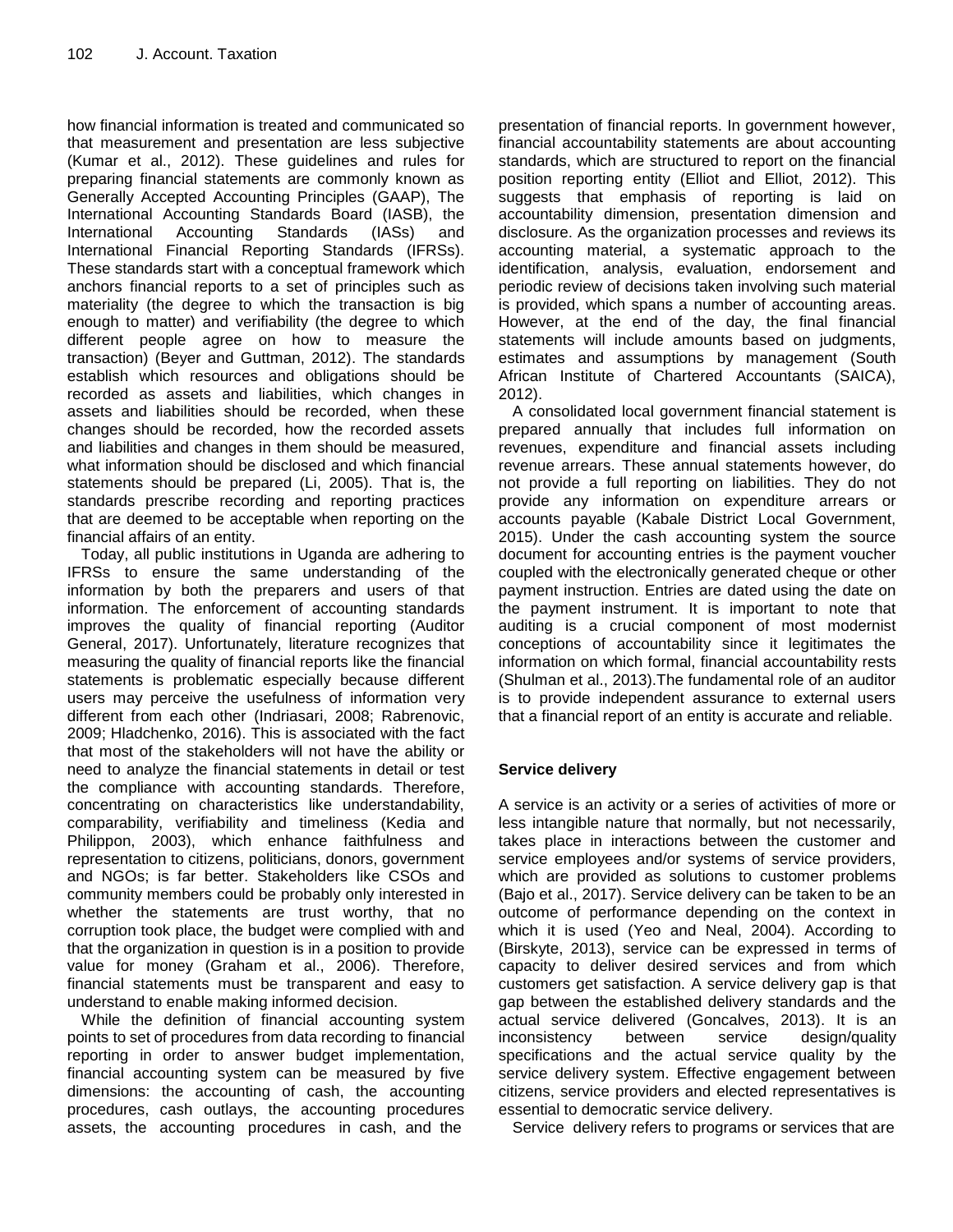provided either to the general public or to specifically targeted groups of citizens, either fully or partially using government resources. This includes services such as education and training, health care, social and community support, policing, road construction and maintenance, agricultural support, water and sanitation, and other services (Salahu, 2012). He observes that service delivery excludes those services provided on a commercial basis through public corporations. Similarly, (Public Expenditure and Financial Accountability (PEFA), 2016) points out that service delivery excludes policy functions, internal administration, and purely regulatory functions undertaken by the government, although performance data for these activities may be captured for internal management purposes. It also excludes defense and national security (Agwor and Akani, 2017).

Quality of service delivery has emerged as the most significant strategy in ensuring the survival of organizations and also a fundamental route to business excellence as well as extending market share of health care organizations. Service provision that is de-linked from citizen-influence and democratic decision making is unlikely to deliver quality services for the poor (Omolaye, 2015). For meaningful contributions, the poor require the ability and capacity to ask questions and, sufficient information of their right and entitlements, service options, local and national budgets, and the systems to address when decisions are taken undemocratically or when services are of poor quality. Local governments are assumed to be performing if the projects and services meet the demands of the citizens in the local areas (Agwor and Akani, 2017).

Shah (2007) insists that service delivery has to be communicated over and over again to everyone. Employees at all levels must be aligned with a single vision of what the organization is trying to accomplish. Thus, effective internal communications is the requisite for integration and harmony in the service organizations activities and quality. Public Expenditure and Financial Accountability (2016) also emphasizes that the goal of any social service organization is to improve the results of the target population in some way by providing the right type of services and by providing them in an appropriate and adequate way.

#### **Budget**

Budget is a plan of financial operation embodying an estimate of proposed expenditures for a given period of time and the proposed means of financing them. In a much more general sense, budgets may be regarded as devices to aid management in operating an organization more effectively. Governments build budgets to demonstrate compliance with laws and to communicate performance effectiveness (Wilson et al., 2010). It is worth noting that financial accounting and management

accounting cannot be so neatly compartmentalized in the public sector, where management accounting refers to budgeting and control, rather than accounting solely in the service of managers. The budget is an expression of public policy and political preferences (Tsurkan et al., 2016). It is an instrument of fiscal policy on revenue and spending to achieve macroeconomic objectives. It provides benchmarks for performance measured partly by the accounting system. Given their close relationship, it is often difficult to tell where budgeting ends and accounting begins. They reinforce each other in demonstrating and discharging fiscal accountability to the government's stakeholders, who are more numerous and diverse than the owners of a firm.

Budgeting is an important mechanism for financial planning and management and, as a cyclical decisionmaking process, it allows for the achievement of organizational priorities and objectives through limited fiscal resources. The correct application of budgeting can contribute significantly to greater efficiency, effectiveness and accountability within any organization if a level of synergy exists between the policy direction and the fiscal framework (Berner and Smith, 2004). Being part of the control environment relating to the efficient, effective and economic utilization of resources, budgets are also an indistinguishable part of the broader planning and policy environment. Similarly, (Mikesell, 2007) expresses that a budget"s importance in a democratic setting should be aligned to both the legislative and executive management environments and emphasizes publicity, amongst others, as a core principle of any budget (Neblo et al., 2010). In essence, publicity requires budget openness and transparency during all the stages of the budgeting process, which include executive recommendation, legislative consideration and budget execution.

In budgeting, this means uniting administrators, who have information on municipal finance and budgetary processes, with their constituents, who have information on their own preferences (Kim et al., 2010). This suggests that combining of information leads not only to new information but also to new understanding. The budget measures the extent to which aggregate budget expenditure outturn reflects the amount originally approved, as defined in government budget documentation and fiscal reports (Omolaye, 2015). He notes that aggregate expenditure includes planned expenditures and those incurred as a result of exceptional events such as armed conflicts or natural disasters; and expenditures financed externally by loans or grants should be included. However, if amounts are held in suspense accounts at the end of any year that could affect the scores if included in the calculations, they can be included. The budget recognizes that it is prudent to include an amount to allow for unforeseen events in the form of a contingency vote, although this should not be so large as to undermine the credibility of the budget (Salahu, 2012). Where part of the budget is protected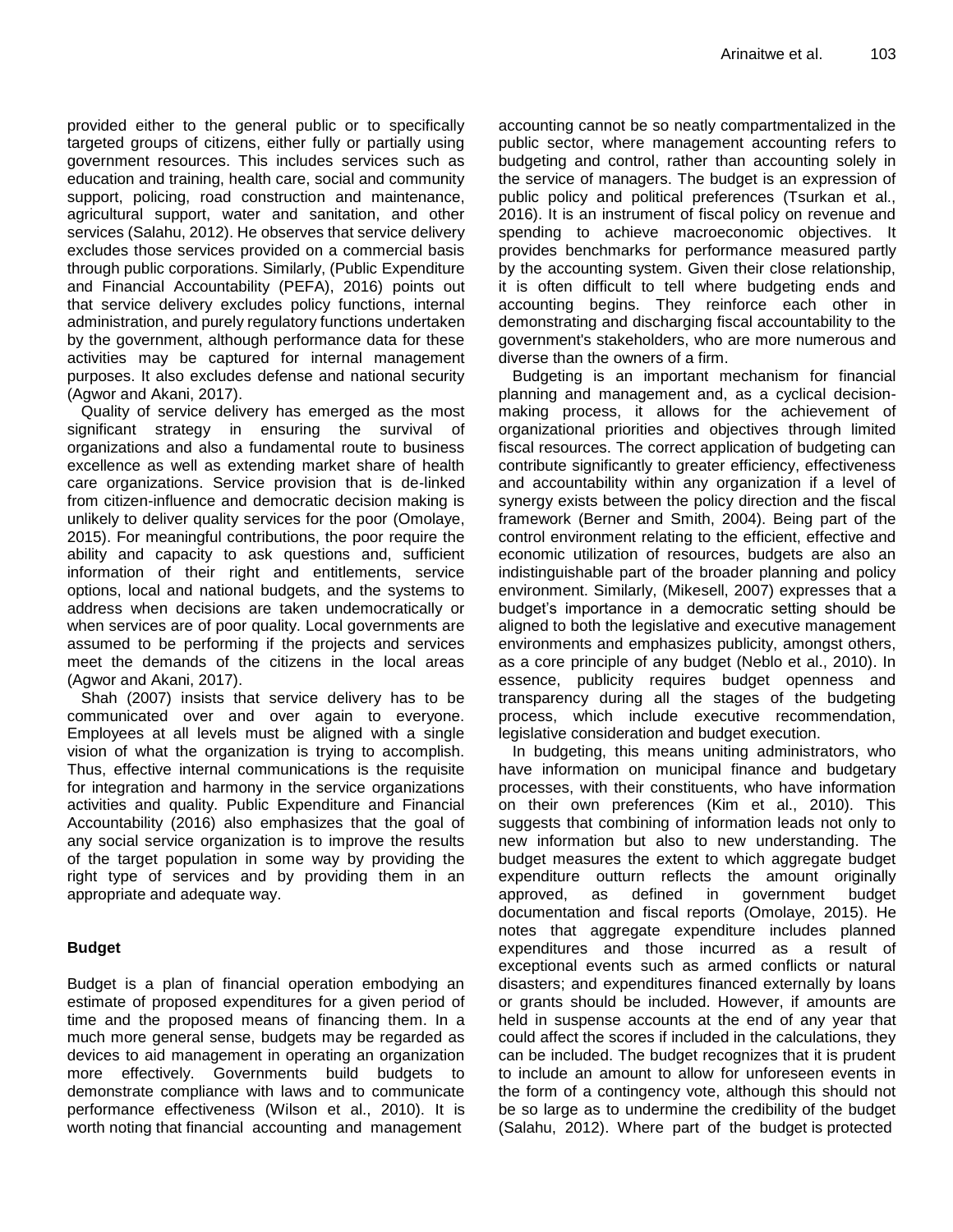from spending cuts for either policy (for example, poverty reduction spending) or regulatory reasons (for example, compulsory welfare payments), this will show up as a composition variance (Berner and Smith, 2004). Assessors are requested to report on the purpose and extent of protected spending in the narrative.

Accurate revenue forecasts are a key input to the preparation of a credible budget. Revenues allow the government to finance expenditures and deliver services to its citizens. Overly optimistic revenue forecasts can lead to unjustifiably large expenditure allocations that will eventually require either a potentially disruptive in-year reduction in spending or an unplanned increase in borrowing to sustain the spending level (Public Expenditure and Financial Accountability (PEFA), 2016). On the other hand, undue pessimism in the forecast can result in the proceeds of an over-realization of revenue being used for spending that has not been subjected to the scrutiny of the budget process (Mikesell, 2007). As the consequences of revenue under-realization may be more severe, especially in the short term, the criteria used to score this indicator allow comparatively more flexibility, when assessing an over-realization.

A robust classification system allows transactions to be tracked throughout the budget"s formulation, execution, and reporting cycle according to administrative unit, economic category, function/sub function, or program (Public Expenditure and Financial Accountability (PEFA), 2016). The budget should be presented in a format that reflects the most important classifications. The classification should be embedded in the government"s chart of accounts (the accounting classification) to ensure that every transaction can be reported in accordance with any of the classifications used. In the same line, Tsurkan et al. (2016) argue that the budget and accounting classifications should be reliable and consistently applied, providing users with confidence that information recorded against one classification will be reflected in reports under the other classification. In view of national budgets, a set of budget supporting documents must be provided by the executive to the legislature for scrutiny and approval. These documents provide a complete picture of central government fiscal forecasts, budget proposals, and outturn of the current and previous fiscal years (Mikesell, 2007). The arrangements for providing transfers from central government to sub national governments and the timeliness of information on those transfers ought to be captured. Financial reporting by sub national governments and fiscal risks to central government from sub national governments are addressed to governments through their budgets, or through conditional (earmarked) grants to sub national governments to implement selected service delivery and expenditure responsibilities (Salahu, 2012). The overall level of grants is usually determined by policy decisions at the central government"s discretion or as part of constitutional negotiation processes. However, clear criteria for the

distribution of grants among sub national governments are needed to ensure a locative transparency and medium-term predictability of funds available for planning and budgeting of expenditure programs by sub national governments (Edeme and Nkalu, 2017). He further clarifies that every fiscal transfer from central government to the relevant sub national governments should be taken into consideration.

Legislatures play a critical role in the management of public finances. As part of their budget decision-making responsibilities, legislatures approve the national budget and subsequently provide oversight as the executive implements the budget (Wilson et al., 2010). The challenge that remains with local government budgets is timeliness of reliable information provided to sub national governments on their allocations from central government for the coming year. It is crucial for sub national governments to receive information on annual allocations from central government well in advance of the completion (and preferably before commencement) of their own budget-preparation processes. Information on transfers to sub national governments" budgets should be regulated by the central government"s annual budget calendar, which should provide for reliable information on allocations early in the cycle (Public Expenditure and Financial Accountability (PEFA), 2016).

#### **METHODOLOGY**

The study adopted a cross-sectional research design. This type of research design measures differences between or from among a variety of people, subjects, or phenomena rather than a process of change. Data was collected in a single interface with respondents and a report was produced. Quantitative approaches were used to collect and analyze data on financial accountability constructs (expenditure control, financial reporting, service delivery and budget). The target population included local government staff, elected leaders, and civil society leaders identified from Kabale district local government (central division, town councils, sub counties). These categories of the population were contacted because they are part of financial accountability in addition to having enough experiences on financial accountability in the district. The study comprise of a total of 174 study units, constituting 100 staff, 42 elected leaders, and 32 civil society leader. The target population was stratified into three strata that is staff, elected leaders, and civil society leaders. Proportional allocation was employed to determine the number of participants to be taken from each stratum. This resulted into taking 67 staff, 29 elected leaders, and 21 civil society leaders, which was equivalent to a sample size of 117. Purposive sampling was used to select the CAO, District chairperson, and town clerks while simple random sampling was used to select the staff, elected leaders, and civil society leaders. The CAO, District chairperson, and town clerks were purposvely selected because of their vast knowledge of public finance management and accountability expectations.Questionnaires and interview methods were used to collect primary data. The CAO, district chairperson, and town clerks were interviewed while the rest of the staff, elected leaders, and civil society leaders were served with questionnaires. A structured questionnaire with close-ended questions was designed. The items were developed from literature review. The questionnaire had two sections that is a background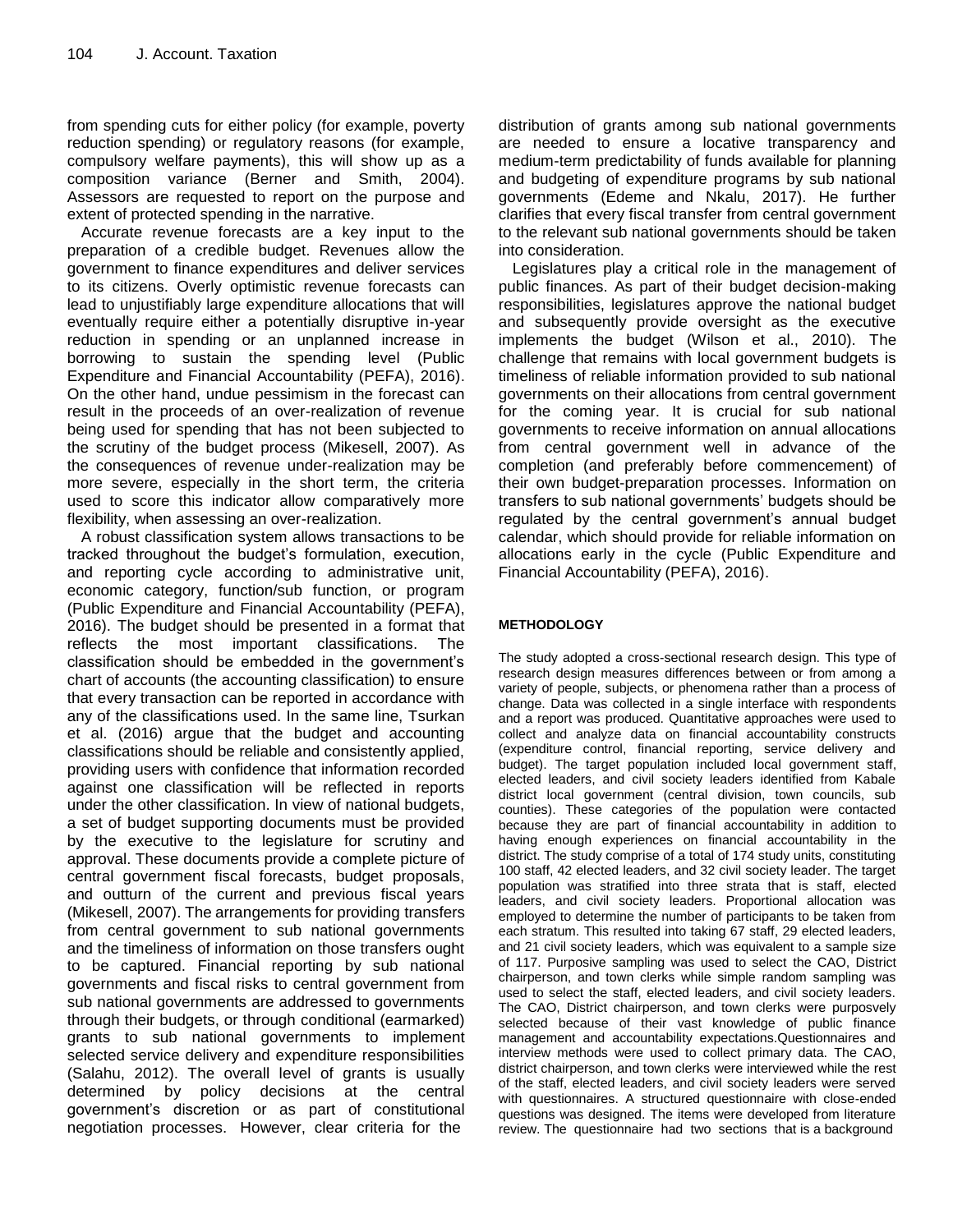section and a basic section. The background section had 7 items covering background characteristics. the basic section, which was directly related to financial accountability mechanisms had four subsections. Expenditure control had 6 items, financial reporting had 8 items, servide delivery had 7 items while budget had 7 items. All the items on financial accountability mechanisms were scale-items, measured on a 5-point likert scale ranging from 1 (strongly disagree) to 5 (strongly agree). Collected data was sorted and entered into SPSS version 20. The software was used to help in generating percentages of counts for each item used in the questionnaire. The researcher summarized percentage data into *disagreement* (an aggregate of strongly disagree and disagree), *agreement* (an aggregate of strongly agree and agree) and "*not sure*".

# **RESULTS**

### **Background characteristics**

Participation according to gender indicates that 78.9% were male while 21.1% were female. In respect to age distribution, 43.1% belonged to (40 - 49) years of age and constituted the majority, 27.5% belonged to (30 - 39) years, 17.4% belonged to (50 and above) years while 11.9% belonged to (20 - 29) years and constituted the least participation, which suggests that most of the participants were adults with a high degree of reasoning and maturity, which were essential in the study. Regarding their marital status, In line with marital status, 75.2% indicated to be married and were the majority, 19.3% were single while only 6 participants representing 5.5% indicated the "others" option. In terms of the highest level of education revealed that 58.7% were tertiary graduates, 24.8% were university graduates while 16.5% indicated secondary as their highest level of education. According to their experience in local government activities, 52.3% had (5 -9) years" experience with the local government, 26.5% had not worked with the local government for more than 5 years while 21.1% had worked with the local government for 10 years and over.

# **Financial accountability mechanisms used in Kabale district local government.**

The study investigated three mechanisms of ensuring financial accountability in Kabale district local government. These were expenditure control, financial reporting, service delivery and the budget. Table 1 presents the details of the findings. Bringing to light the aspect of expenditure control as a mechanism of ensuring financial accountability in Kabale district local government, 89.9% that the district local government"s resource envelope is adequate enough to allow for quality public expenditure, while 85.3% confirmed that the district's overall budget execution is always in line with the official approved budget and the district council is committed to spending within the budget (71.5%).

Actually, Kabale is a stop-off point for tourists to Lake

Bunyonyi and the two parks famous for mountain gorilla tracking: Mgahinga national park and Bwindi impenetrable national park. In moderate presentation, 64.2% confirmed that the district"s financial reports always indicate a very small difference between the original and the expected budget, 62.4% confirmed that the money spent on development is lower than the approved budget, while 54.1% confirmed that council spends more on salaries and wages than is approved in the budget. On the whole, expenditure control as a financial accountability mechanism in Kabale district appears to stand at 71.2%.

In relation to financial reporting as a financial reporting mechanism, 92.7% confirmed that the overall budget execution is achieved under supplementary budget, 83.5% confirmed that the financial reporting system is compliant with financial laws, while 80.7% indicated that the reporting system has a standard for recording assets. In a related view, 78.9% confirmed that the local government"s financial information is treated in accordance with international rules and guidelines, which makes district's reporting system to demonstrate quality. Though participants confirmed that their financial reports are easily understood by users (76.2%), they also moderately indicated that financial information is presented in a less subjective manner (61.5%) and that the reporting system has a standard for recording liabilities (57.8%). On the whole, financial reporting as a financial accountability in Kabale district local government appears to stand at 76.3%.

In view of service delivery, 88.1% confirmed that the district runs projects that are intended to improve citizens" welfare, 82.6% confirmed that the services delivered by the council are indeed of the right type, 81.7% agreed that the projects implemented by the council meet the demand of citizens in the local area. About 79.8% agreed that the district delivered quality services, are a guarantee of their tight (74.3%) and reflect citizens" participation in decision making (70.7%). On a slightly lower end, 64.2% agreed that district council solves citizen"s problems. On the whole, service delivery in Kabale district local government appears at 77.3%.

In line with budget as a mechanism of financial accountability in Kabale district local government, 87.1% indicated that budget demonstrates political preference. In moderate view points, 56.9% agreed that the budget demonstrates a sound financial system, 55.0% agreed that the budget is a true measure of council"s effectiveness while 51.4% agreed that the budget is a true measure of council"s efficiency. It should be noted that 47.8% disagreed with the view that the budget enables council to attend to priorities in the local area, 40.4% disagreed that the budget demonstrates community preference, while 35.8% disagreed that the budget enables council to utilize resources economically. The above statistics suggest a politicized and biased position on the budget as a policy document. In the same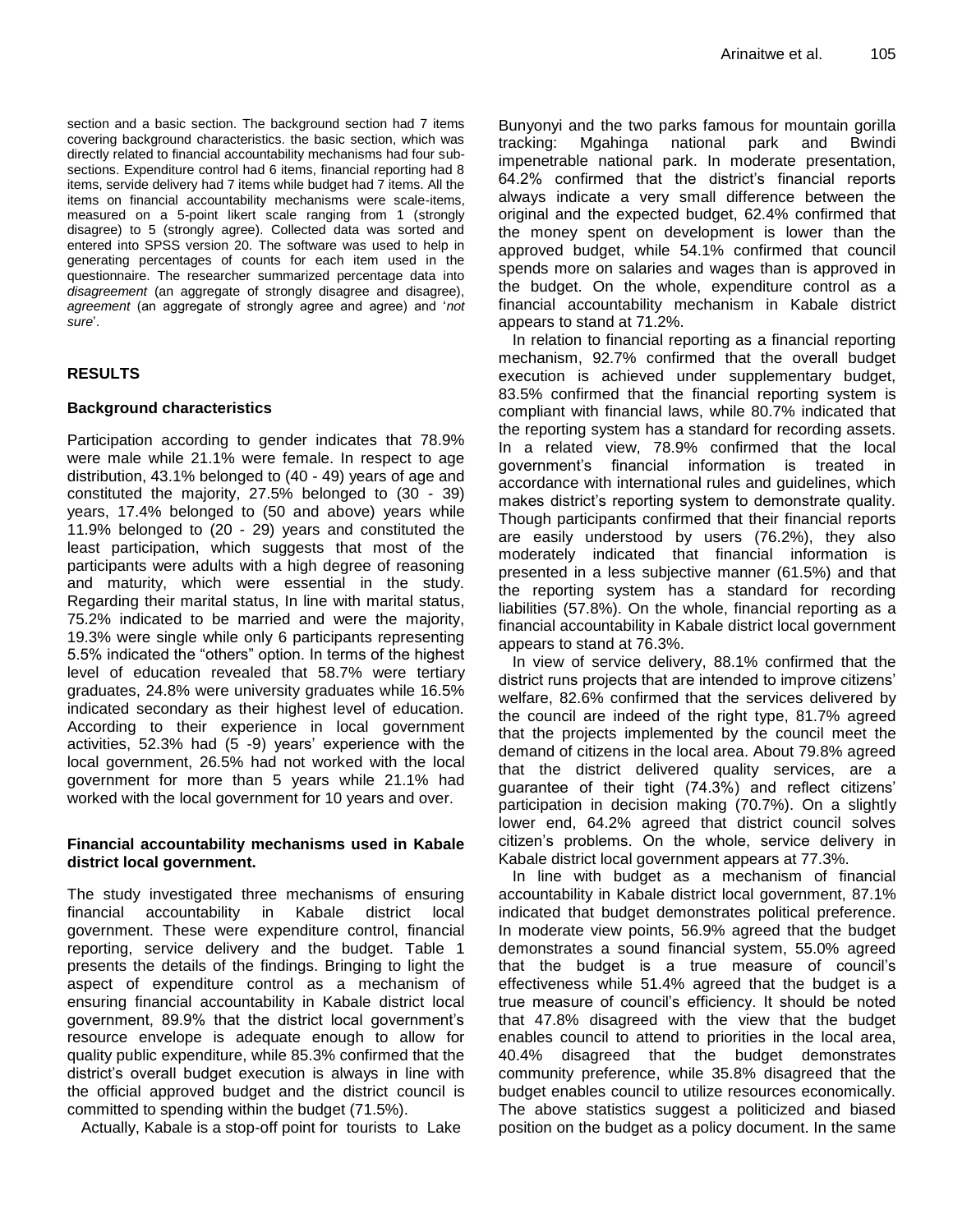**Table 1.** Financial accountability mechanisms.

| <b>Variable List</b>                                                                                             | <b>Disagreement</b> | <b>Not Sure</b> | Agreement |
|------------------------------------------------------------------------------------------------------------------|---------------------|-----------------|-----------|
| <b>Expenditure control</b>                                                                                       | (%)                 | (%)             | (%)       |
| 1. Our resource envelope is adequate to allow quality public expenditure                                         | 6.4                 | 3.7             | 89.9      |
| 2. Our overall budget execution is always in line with the official approved budget                              | 8.2                 | 6.4             | 85.3      |
| 3. Our council is committed to spending within the budget                                                        | 20.2                | 8.3             | 71.5      |
| 4. Our financial reports always indicate a very small difference between the original and the<br>executed budget | 26.6                | 9.2             | 64.2      |
| 5. The money council spends on development is lower than is approved in the budget                               | 23                  | 14.7            | 62.4      |
| 6.Our council spends more on salaries and wages than is approved in the budget                                   | 29.4                | 16.5            | 54.1      |
| Average                                                                                                          | 19.0                | 9.8             | 71.2      |
| <b>Financial reporting</b>                                                                                       |                     |                 |           |
| 1. The overall level of budget execution is achieved under supplementary budget                                  | 5.5                 | 1.8             | 92.7      |
| 2. Our financial reporting system is compliant with financial laws                                               | 9.2                 | 7.3             | 83.5      |
| 3. Our financial reporting system has a standard for recording assets                                            | 7.4                 | 11.9            | 80.7      |
| 4. Our financial information is treated in accordance with international rules and guidelines                    | 11.9                | 9.2             | 78.9      |
| 5. Our financial reporting systems demonstrates quality                                                          | 6.5                 | 14.7            | 78.9      |
| 6.Our financial reports are easily understood by users                                                           | 23.9                | 0               | 76.2      |
| 7. Our financial information is presented in a less subjective manner                                            | 20.2                | 18.3            | 61.5      |
| 8. Our financial reporting system has a standard for recording liabilities                                       | 23.9                | 18.3            | 57.8      |
| Average                                                                                                          | 13.6                | 11.6            | 76.3      |
| Service delivery                                                                                                 |                     |                 |           |
| 1. The projects that are intended to improve citizens' welfare are clearly communicated to everyone              | 11.9                | 0               | 88.1      |
| 2. The services delivered by my council are indeed of the right type                                             | 9.2                 | 8.3             | 82.6      |
| 3. The projects implemented by my council meet the demand of citizens in the local area                          | 18.3                | 0               | 81.7      |
| 4. The services delivered by our council are of quality                                                          | 7.4                 | 12.8            | 79.8      |
| 5. The services delivered by our council are a guaranteed of my right                                            | 18.4                | 7.3             | 74.3      |
| 6. The services delivered by our council reflect citizen participation in decision making                        | 13.8                | 15.6            | 70.7      |
| 7. The services delivered by our council solves citizen problems                                                 | 24.8                | 11              | 64.2      |
| Average                                                                                                          | 14.8                | 11.0            | 77.3      |
| <b>Budget</b>                                                                                                    |                     |                 |           |
| 1. Our council budget is a demonstration of political preference                                                 | 4.6                 | 8.3             | 87.1      |
| 2. Our budgets demonstrate the a sound financial system                                                          | 26.6                | 16.5            | 56.9      |
| 3. Our budget is a true measure of council's effectiveness                                                       | 24.8                | 20.2            | 55        |
| 4.Our budget is a true measure of council's efficiency                                                           | 30.3                | 18.3            | 51.4      |
| 5.Our budgets enable council to utilize resources economically                                                   | 35.8                | 18.3            | 45.9      |
| 6. Our council budget is a demonstration of community preferences                                                | 40.4                | 17.4            | 42.2      |
| 7. Our budget enables council to attend to priorities in the local area                                          | 47.8                | 24.8            | 27.5      |
| Average                                                                                                          | 30.0                | 17.7            | 52.3      |

Source: Field data, 2019.

line of observation, one respondent reiterates: "…*any government that delivers quality services, which are consistent with community interests and that promotes the private-sector growth alongside proper management of public resources is not far from the Millennium Development Goals*…" (Civil Society Advocate). However, it remains evident that since the budget in Kabale district is a demonstration of political preference, it is true that local area priorities and preference are ignored, which renders council inefficient. Similarly, if the budget can

hardly demonstrate a sound financial system, the council stands to inefficient in its utilization of economic resources. On the whole, the budget, as revealed by the statistics suggests a non-performing budget represented by 52.3%. The findings are in agreement with the opinion of one key informant: "…*Mayors have the powers to implement their policy preferences but these should not suppress citizens' interests*…" (Sub County Speaker). In practice, competing interests should be analyzed democratically than politically suppressing them. It should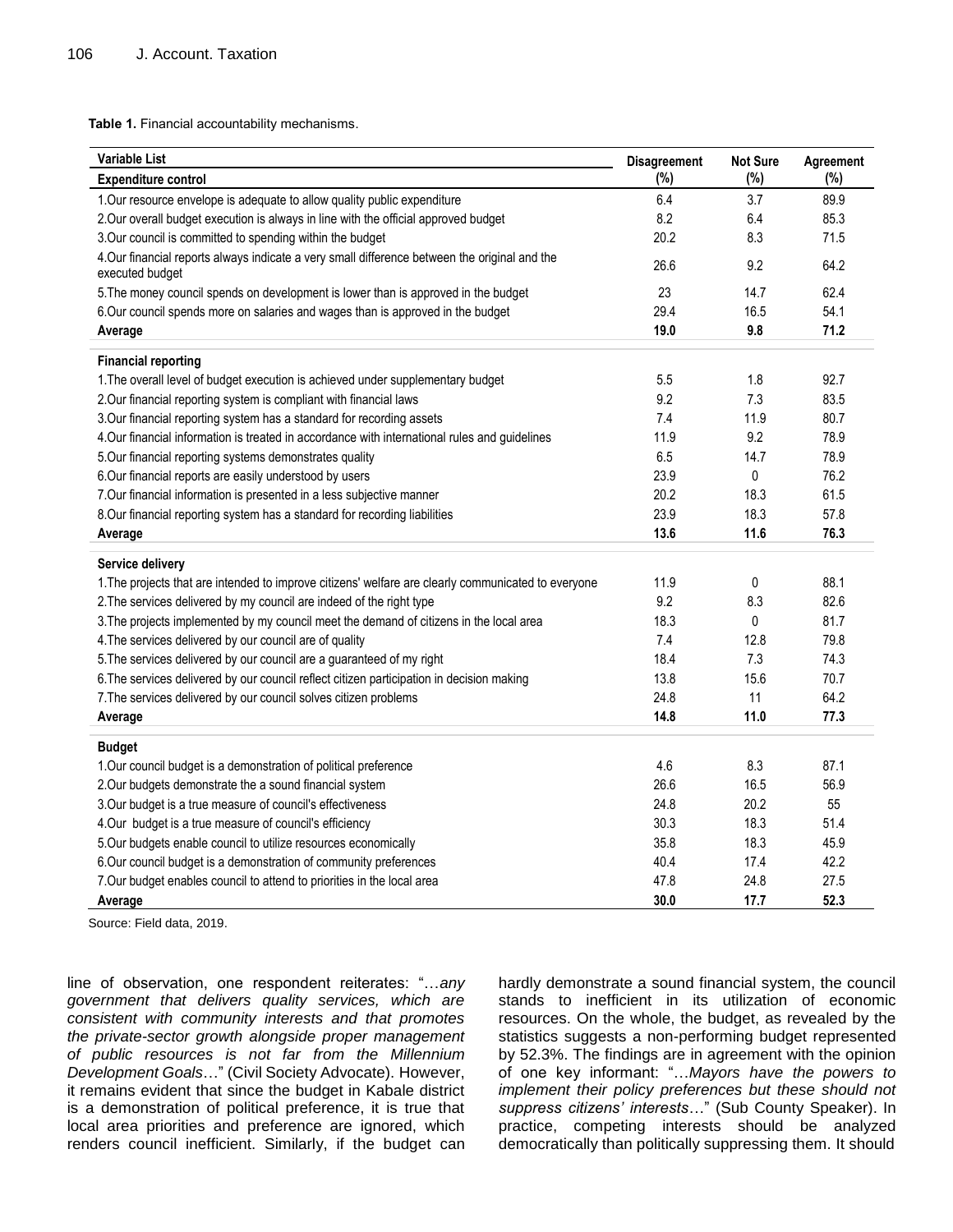be noted that out the four mechanisms of financial accountability used in Kabale district local government, service delivery (77.3%) and financial reporting (76.3%) appear to be two practices that propagate sound financial accountability.

### **DISCUSSION**

The study sought to establish the financial mechanisms that are used in Kabale district local government. Participants pointed to service delivery are the most important mechanism of financial accountability in Kabale district local government. The findings are line with (MOFPED, 2017) which presented how government of Uganda has over the years introduced a number of reforms aimed at enhancing transparency, accountability of public resources and improved service delivery. The findings render support to (Rabrenovic, 2009) who outlined service delivery as one the mechanisms that can ensure sound financial accountability. Based on European Union guidelines, Rabrenovic notes that the ability of the accounting entity to remain transparent and give evidence of value for money is dependent on the effectiveness of the internal controls in place to foretell budgetary problems before they occur.

The findings seem to disagree with Auditor General (2017) whose report called for the need to ensure quality service delivery as well as citizen participation and involvement. The disagreement of the findings with Auditor general"s report comes in as corrective evidence to the recommendations of the Auditor General"s report of 2017. Contrary to Auditor General"s report, the current study presented Kabale district local government as delivering services that depict the right type and as meeting the demands of citizens. The findings is in agreement with Agwor and Akani (2017) who investigated financial accountability and performance of local governments in River State, Nigeria; and observed that local governments are assumed to be performing if the projects and services meet the demands of the citizens in the local areas.

The findings indicated pessimistically that Kabale district local government solves the problems of citizens. This agrees with Keil (2005) who analyzed the principleagent theory and its application on outsourcing in software development. He found that the principles (who are the citizens in this case) fail to receives the goods and services they pay for because they are limited in ability to monitor and judge the input and output of the contractors (in this case the local government). Similarly, Hlavaeek and Hlavaeek (2006) who analyzed the "Principal – Agent" problem in the context of the economic survival found that the public empowers government officials to promote public welfare using public resources, however, government officials end up serving their own interests, which jeopardizes service to the public. This is true in the sense that the public lacks the ability to question the conduct and behavior of government officials and to impose sanctions where such conduct or behaviors fall short of the requirement.

The study presented the budget as the least used mechanism of financial accountability in the district. Participants disagreed that the budget enables council to attend to priorities in the local area. The findings agree with Tsurkan et al., (2016) who noted that financial accounting and management accounting cannot be neatly compartmentalized in the public sector, where management accounting refers to budgeting and control rather than accounting solely in the service of managers. Certainly, if the budget is an expression of political preference, service delivery will be compromised in favor of political interests. However, the findings disagree with Berner and Smith (2004) who view the budget as a mechanism for financial planning. In their view, the budget allows for the achievement of priorities and objectives through the limited fiscal resources. Treated in this angle, the budget can contribute significantly to greater efficiency, effectiveness and accountability within the organization. Participants also disagreed that they demonstrate community preference and that council utilizes resources economically. In this view, all public actions should embrace citizens" preference and work towards achieving it. The findings however, disagree with Kim et al. (2010) who noted that when various stakeholders combine information on budgeting preferences, the principle of publicity overrides all the core principles of any budget. Competing interests should be analyzed and prioritized democratically.

#### **CONCLUSION AND POLICY IMPLICATION**

The study examined financial accountability mechanisms in Kabale district local government, Uganda. Given the four financial accountability mechanisms investigated, service delivery is the most widely applied financial accountability mechanism in Kabale district local government. Given the current study, it is clear that most of the projects implemented in the district align with the demands of the local population and citizens" welfare, in particular. The study found that participants could evaluate the performance of the district in terms of service delivery because such services are visible to the public compared to financial reporting, expenditures and the budget, which require technical judgment. Notwithstanding the technical requirements to evaluate financial performance in terms of financial reporting, expenditure control, and the budget; this study found that the district achieves much of her budgetary goals under supplementary budget approvals. The budget was indeed the least measure of financial performance strongly because of the irregularities in salaries and wages expenditures, and its political preference. Therefore, local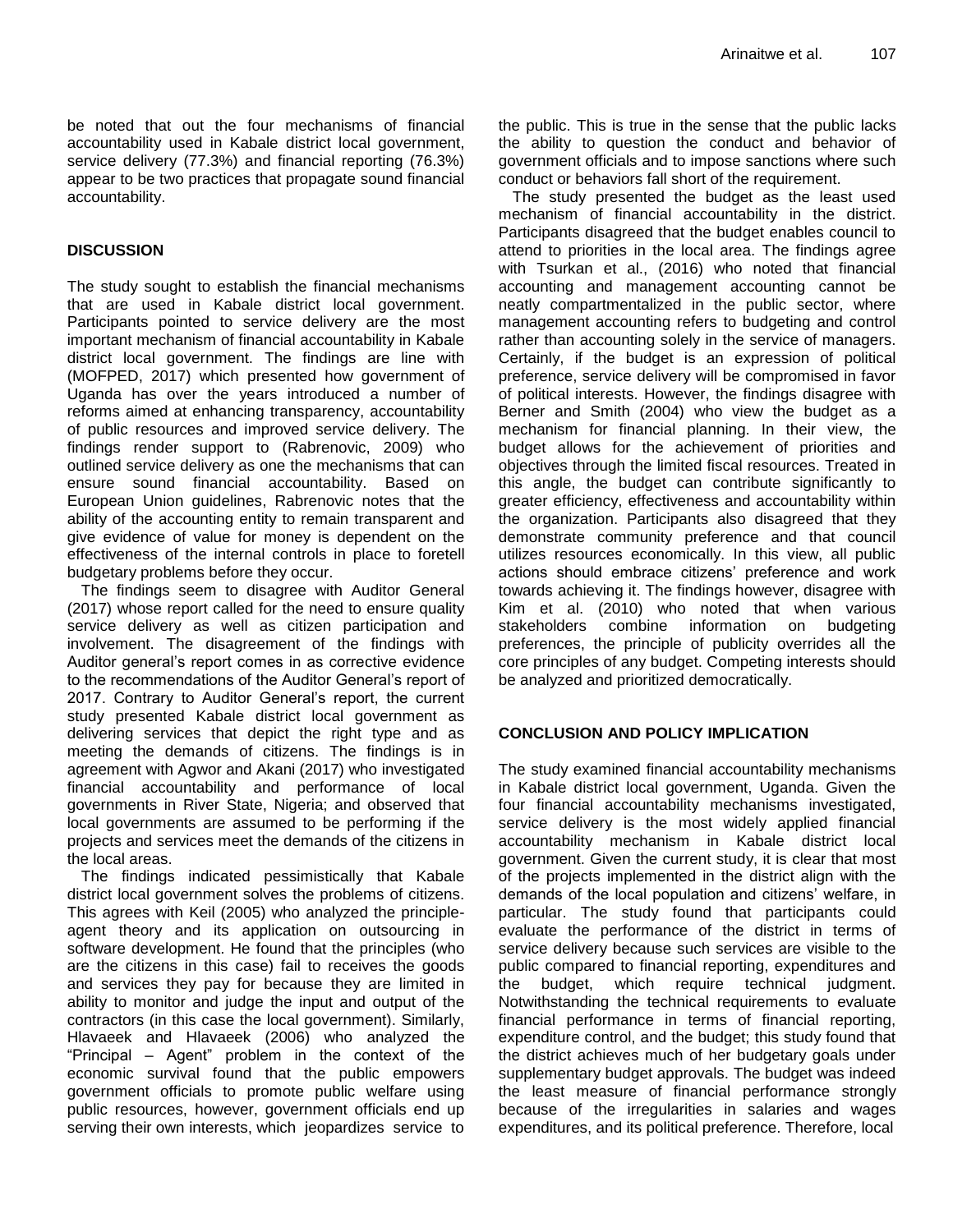governments should ensure their budgets demonstrate community preference, pay salaries and wages as approved in the budget, and standardize their reporting on liabilities. Due to the scope of this paper, which could not quantitatively relate financial accountability and service delivery, future researchers should consider assessing the effect of financial accountability on service delivery in local governments.

#### **CONFLICT OF INTERESTS**

The authors have not declared any conflict of interest.

#### **REFERENCES**

- Achua JK (2009). Reinventing governmental accounting for accountability assurance in Nigeria. Nigeria Research Journal of Accountancy 1(1):1-16.
- Agwor TC, Akani FN (2017). Financial accountability and performance of local governments in River State, Nigeria. International Journal of Economics, Commerce and Management 5(10):620-635.
- Auditor General (2017). Annual report of the Auditor General on the results of audit for the year 2017. Kampala, Uganda.
- Bajo A, Primorac M, Runtic D (2017). Public Financial Management, Accountability, and Citizens" Trust. Hrvatska Komparativna Javna Uprava: Casopis Teoriju Praksu Javne Uprave 17(3):389-405.
- Berner M, Smith S (2004). The state of the states: A review of state requirements for citizen participation in the local government budget process. State and Local Government Review 36(2):140-150.
- Beyer A, Guttman I (2012). Voluntary Disclosure, Manipulation and Real Effects. Journal of Accounting Research 50(5):1141-1177.
- Birskyte L (2013). Involving citizens in public decision making in Lithuania. Financial Theory and Practice 37(4):383-402.
- Cabannes Y (2005). Participatory budgeting: Conceptual framework and analysis of its contribution to urban governance nad millenium deveopment goals. Quito, Equador: Urban management programme. Available at:<https://discovery.ucl.ac.uk/id/eprint/10660/>
- Doussy F, Doussy E (2014). Financial statements and the discharging of financial accountability of ordinary public schools in South Africa. Journal of Governance and Regulation 3(4):27-35.
- Dunleavy P, Margetts H, Basto WS, Tinkler J (2006). New Public Management Is Dead – Long Live Digital-Era Governance. Journal of Public Administration Research and Theory 16(3):468-494.
- Edeme KR, Nkalu NC (2017). Budget for Development: Lessons from 2013 budget implemntation in Nigeria. Journal of Economics and International Finance 9(4):30-35.
- Elliot B, Elliot J (2012). Financial accounting and reporting. 15th Edition. Pearson education Limited.
- Eton M, Murezi C, Mwosi F, Ogwel BP (2018). Internal control systems and financial accountability in Uganda: A case of selected districts in western Uganda. International Journal of Commerce and Management Research 4(4):106-111.
- Gailmardy S (2012). Accountability and Principal-Agent Models. Oxford: Oxford University Press.
- Goncalves S (2013). The effects of participatory budgeting on municipal expenditures and infant mortality in Brazil. World Development 53:94- 110.
- Graham J, Harvey C, Rajgopal S (2006). Value destruction and financial reporting decisions. Financial Analysts Journal 62(2):27-39.
- Hladchenko L (2016). Government Financial Accountability and Transparency in the Digital World. Kyiv, Ukraine: ICTERI.
- Hlavaeek J, Hlavaeek M (2006). "Principal–Agent" Problem in the Context of the Economic Survival. Acta Oeconomica Pragensia 4(3):18-33.
- Indriasari E (2008). Effect of Internal Control, Organizational Commitment and Regional Financial Accounting System Against Financial Accountability Region through quality financial statements

as an intervening variable. Indonesian Journal of Economics and Business 7(1):97-114.

- Kabale District Local Government (2015). Local government budget framework paper. Kabale: Kabale District Local Government.
- Kedia S, Philippon T (2003). The economics of fradulent and investment distortions in efficient markets. RAND 40(1):144-172.
- Keil P (2005). Principal agent theory and its application to analyze outsourcing of software development. ACM SIGSOFT Software Engineering Notes 30(4):1-5.
- Kim PS, Han SI, Jo CH, Kim YJ (2010). A study on the operational substantiality of the citizen's participatory budgeting. Gangwon Nonchung 1(1):175-196.
- Kiyemba R (2018). Determinats of financial accountability in local Gvoernments in Uganda: A case study of Wakiso distrcit local Government. Kampala: Makerere University.
- Kumar P, Langberg N, Sivaramakrishnan K (2012). Voluntary disclosures, corporate. Journal of Accounting Research 50(4):1041- 1076.
- Li S (2005). Corporate fraud and costly monitoring: an empirical analysis of a simultaneous system withpartial observability. Working paper, Duke University. Available at: [https://pdfs.semanticscholar.org/61be/2a51db8fe79fda5502d3cba80f](https://pdfs.semanticscholar.org/61be/2a51db8fe79fda5502d3cba80fe3942ba43a.pdf) [e3942ba43a.pdf](https://pdfs.semanticscholar.org/61be/2a51db8fe79fda5502d3cba80fe3942ba43a.pdf)
- Lytvynchuk I (2014). Public Control Over Local Budgets Execution. Visnyk ZhDYU 4(70):155-158.
- Mikesell J (2007). Fiscal administration: Analysis and applications for the public sector (7th ed.). Belmont, CA: Wadsworth.
- Miller G (2012). Government Budgeting and Financial Management in Practice: Logics to Make Sense of Ambiguity. Boca Raton: CRC Press.
- Ministry of Finance Planning and Economic Development (MOFPED) (2017). Report on the local government budget consultative workshop for FY2018/19. Kampala: Ministry of Finance Planning and Economic Development (MOFPED).
- Munyambonera E, Lwanga MM (2015). A review of Uganda's public finance management reforms (2012-2014): Are the reforms yielding the expected outcomes? Research Series No. 121. Kampala, Uganda: EPRC.
- Neblo A, Estering KM, Kennedy RP, Lazer DM, & Sokhey AE (2010). Who wants to deliberate - and why? American Political Science Review 104(3):566-583.
- Omolaye BT (2015). Revenue administration in local budgeting. International Journal of Public Finance 7(2):23-31.
- Onuarah AC, Appah E (2012). Accountability and public sector financial management in Nigeria. Arabian Journal of business and Management Review 1(6):1-17.
- Overseas Development Institute (2018). Uganda Budget Transparency and Accountability Strategy. Kampala: Overseas Development Institute.
- Pelizzo R, Stapenhurst F (2013). Government Accountability and Legislative Oversight. Routledge.
- Pillay P (2013). The relationship between public administration and<br>good governance. The case of South Africa. Antigood governance. The case of South Africa. Anti-Corruption centre for education and research (ACCERUS) Stellenbosch University. Available at: <https://repository.up.ac.za/handle/2263/58182>
- PNG Government (2015). Public expenditure and financial accountability road map 2015 - 2018*.* Papual New Guinea Government.
- Public Expenditure and Financial Accountability (PEFA). (2016). Framework for assessing public financial management. Washington, DC: PEFA Secretariat.
- Rabrenovic A (2009). Financial accountability as a condition for EU membership. Belgrade: Institute for Comparative law.
- Salahu MO (2012). Local government revenue and performance: A Study of Selected Local. M.SC. Research thesis, political science department. Ibadan: University of Ibadan.
- Shah A (2007). Performance Accountability and Combating Corruption: Public Sector Governance and Accountability Series. 1st ed. New York: Springer Publishing.
- Shulman R, Gandal P, Ecker PA (2013). The federal government of Somalia's response to annex 5.2 of the report of the United Nations